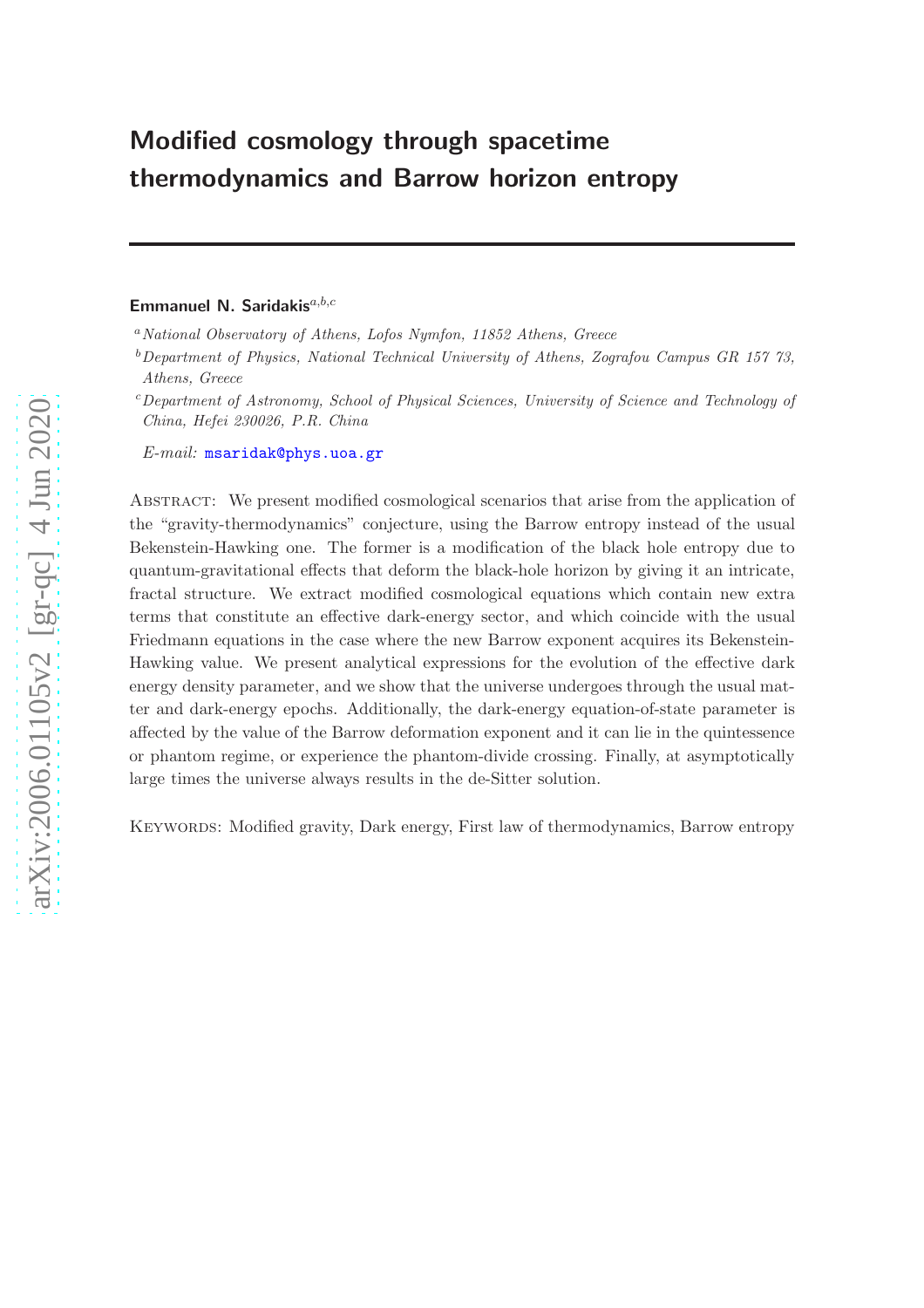# Contents

|  | 1 Introduction                                                  |                |
|--|-----------------------------------------------------------------|----------------|
|  | 2 Modified cosmology through Barrow horizon entropy             | $\mathbf 2$    |
|  | Friedmann equations from the first law of thermodynamics<br>2.1 | $\overline{2}$ |
|  | 2.2 Modified Friedmann equations through Barrow entropy         | 3              |
|  | 3 Cosmological implications                                     | 5              |
|  | 4 Conclusions                                                   | 8              |

### <span id="page-1-0"></span>1 Introduction

From cosmological observations of various origins we deduce that the universe has experienced two phases of accelerated expansion, one at late and one at early times. In order to describe this behavior one can either construct modified gravitational theories, whose richer structure provides the extra degrees of freedom (for reviews see  $[1-3]$ ), or alter the content of the universe, by introducing new fields such as the inflaton [\[4,](#page-9-2) [5](#page-9-3)] or the dark energy concept  $[6, 7]$  $[6, 7]$  $[6, 7]$ . Concerning the first direction, the usual approach is to start from the action of general relativity and add correction terms, resulting to  $f(R)$  gravity  $[8-10]$ ,  $f(G)$  gravity [\[11\]](#page-9-8), Lovelock gravity [\[12](#page-9-9)], etc. Alternatively, one can construct gravitational modifications using torsion, such as in  $f(T)$  gravity [\[13](#page-9-10)[–15](#page-9-11)], non-metricity [\[16](#page-9-12), [17\]](#page-10-0), Finsler corrections [\[18](#page-10-1)] or other geometrical structures.

Additionally, there is a well-known conjecture that gravity and thermodynamics are related [\[19](#page-10-2)[–21\]](#page-10-3), and in particular one can show that the cosmological Friedmann equations can be expressed as the first law of thermodynamics, if we consider the universe as a thermodynamical system bounded by the apparent horizon [\[22](#page-10-4)[–24](#page-10-5)]. Similarly, performing the procedure in a reverse way, one can extract the Friedmann equations by applying the first law of thermodynamics. The "gravity-thermodynamics" conjecture is applied very efficiently in a variety of modified theories of gravity, with the important step being the use of the modified entropy relation which is valid in each theory [\[25](#page-10-6)[–34](#page-10-7)]. Hence, although an interesting way to investigate gravity, as long as the modified entropy relation is needed, the above procedure cannot provide new gravitational theories, since the modified gravity needs to be known a priori.

Recently, Barrow [\[35](#page-10-8)] was inspired by the Covid-19 virus illustrations and considered the possibility that the black-hole surface might have intricate structure down to arbitrarily small scales, due to quantum-gravitational effects. Such a fractal structure for the horizon leads to finite volume but with infinite (or finite) area. Hence, due to the basic principle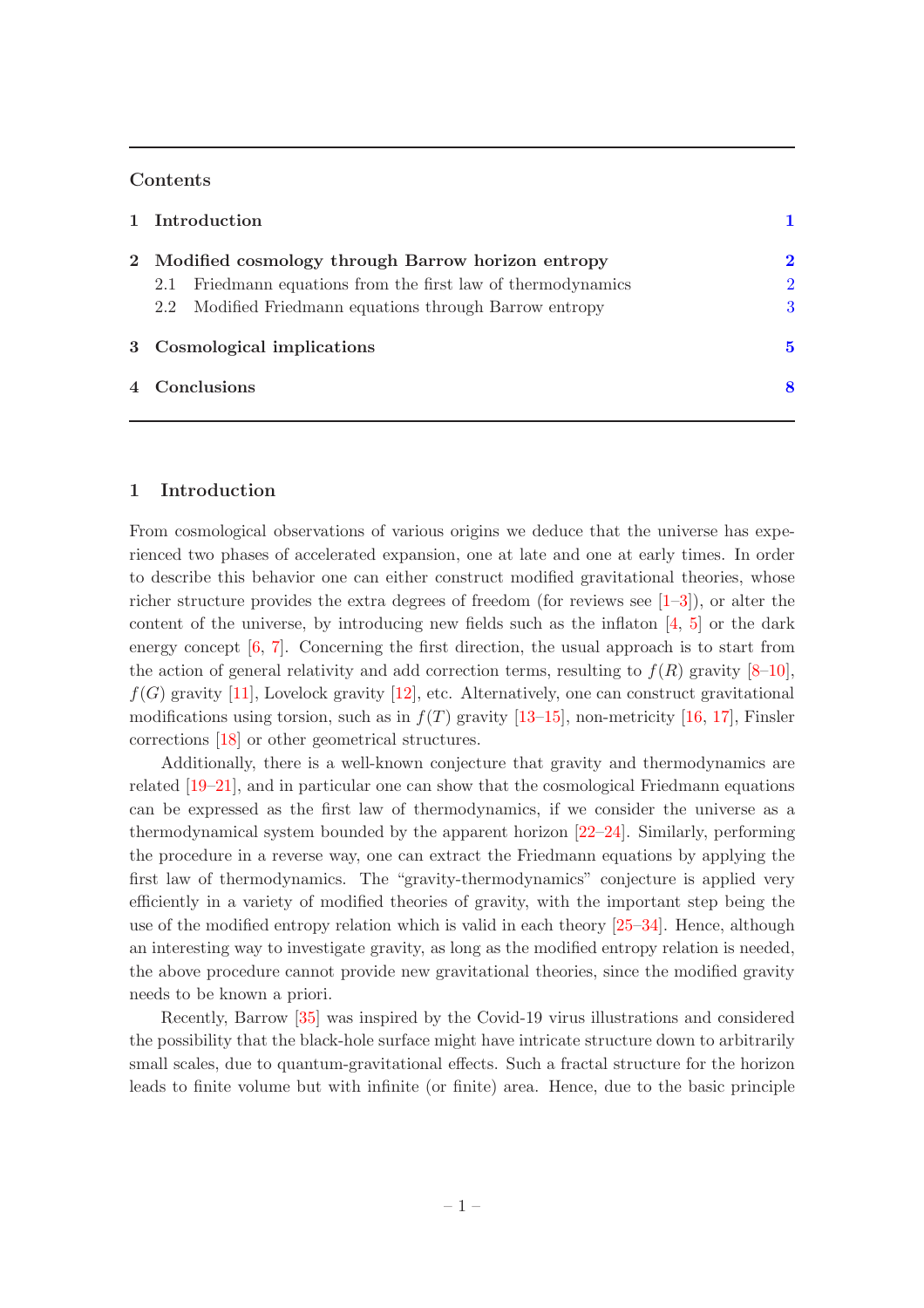of black hole thermodynamics, the above possible effects of the quantum-gravitational spacetime foam on the horizon area will lead to a new black hole entropy relation, namely

<span id="page-2-3"></span>
$$
S_B = \left(\frac{A}{A_0}\right)^{1+\Delta/2},\tag{1.1}
$$

where A is the standard horizon area and  $A_0$  the Planck area. The new exponent  $\Delta$ quantifies the quantum-gravitational deformation, and it is bounded as  $0 \leq \Delta \leq 1$ , with  $\Delta = 1$  corresponding to the most intricate and fractal structure, while  $\Delta = 0$  corresponds to the simplest horizon structure in which case the standard Bekenstein-Hawking entropy is restored (note that the above formula is similar with Tsallis nonextensive entropy [\[36](#page-10-9)[–38\]](#page-11-0), although the physical principles and interpretation is completely different).

In the present manuscript we are interested in applying the "gravity-thermodynamics" conjecture in a reverse way, in order to construct new modified gravities, but using the Barrow entropy instead of the usual one. In particular, we will obtain modified Friedmann equations, whose extra terms disappear in the case where Barrow entropy becomes the standard Bekenstein-Hawking one.

# <span id="page-2-0"></span>2 Modified cosmology through Barrow horizon entropy

Since we are interested in constructing modified Friedmann equations through the cosmological application of the "gravity-thermodynamics" conjecture, using Barrow entropy, in this section we will first present the basic application and then we will extend it using the latter.

#### <span id="page-2-1"></span>2.1 Friedmann equations from the first law of thermodynamics

We start by presenting the above procedure in the basic case of general relativity. We consider a homogeneous and isotropic universe, described by the Friedmann-Robertson-Walker (FRW) metric

$$
ds^{2} = -dt^{2} + a^{2}(t) \left( \frac{dr^{2}}{1 - kr^{2}} + r^{2} d\Omega^{2} \right),
$$
\n(2.1)

with  $a(t)$  the scale factor, and where  $k = 0, +1, -1$  corresponds respectively to flat, close and open spatial geometry. Additionally, we assume that the universe is filled with the matter perfect fluid. According to the "gravity-thermodynamics" conjecture the first law can be interpreted in terms of energy flux through local Rindler horizons, i.e. it is applied on the universe horizon itself, considered as a thermodynamical system separated by a causality barrier [\[19](#page-10-2)[–21](#page-10-3)]. This horizon is generally considered to be the apparent one [\[22](#page-10-4), [23,](#page-10-10) [39](#page-11-1)]

<span id="page-2-2"></span>
$$
r_A = \frac{1}{\sqrt{H^2 + \frac{k}{a^2}}},\tag{2.2}
$$

where  $H=\frac{\dot{a}}{a}$  $\frac{a}{a}$  is the Hubble parameter and dots representing time-derivatives.

In order to apply the first law of thermodynamics we need to attribute to the universe horizon an entropy and a temperature. These are provided by black hole thermodynamics,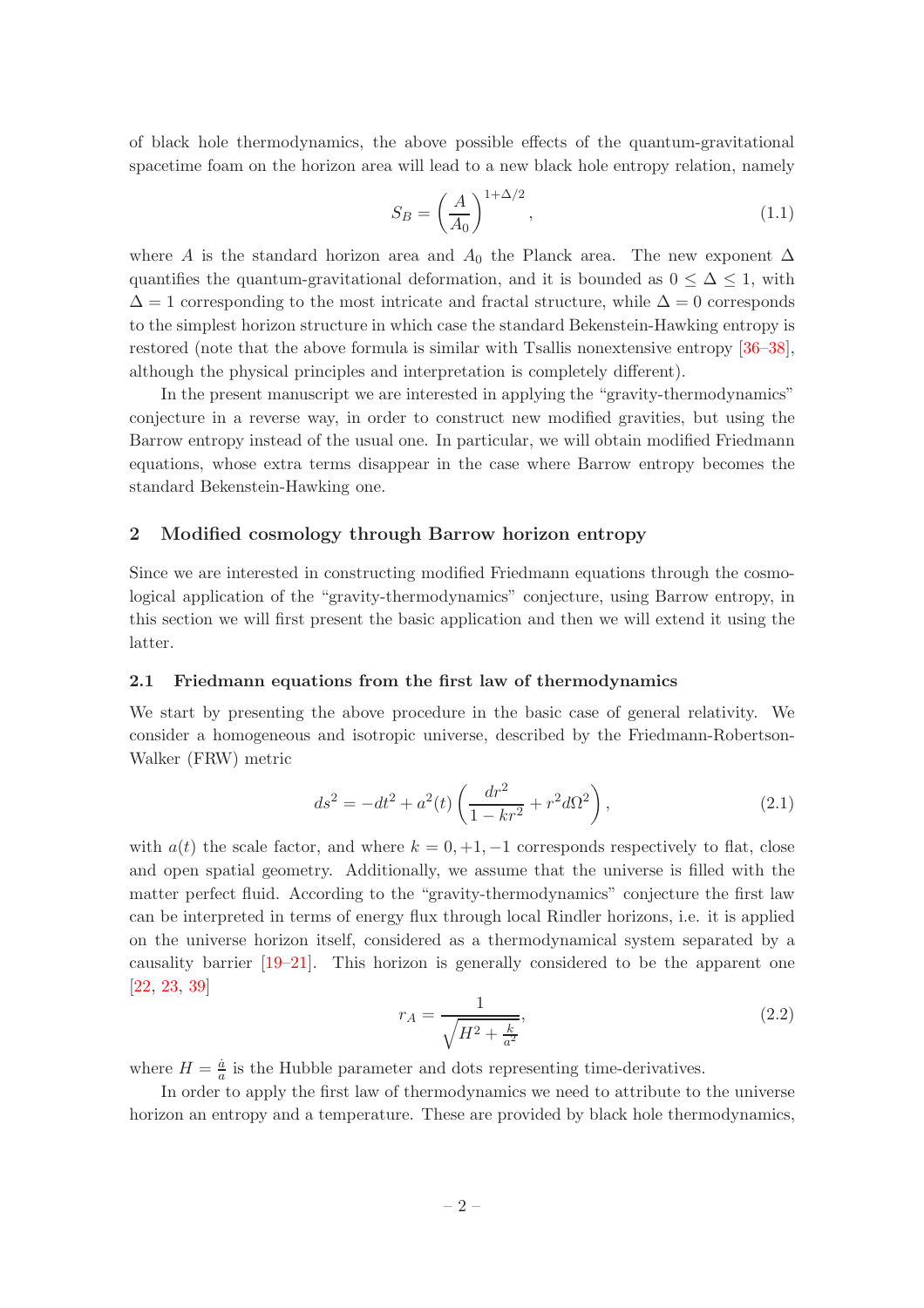replacing the black hole horizon with the cosmological apparent horizon. For the black-hole temperature it is known that it is inversely proportional to its horizon [\[40](#page-11-2)], independently of the underlying gravitational theory, and thus for the universe horizon temperature we obtain [\[21](#page-10-3)]

<span id="page-3-1"></span>
$$
T_h = \frac{1}{2\pi r_A}.\tag{2.3}
$$

The black-hole entropy, which as we mentioned depends on the underlying gravitational theory, in the case of general relativity is the usual Bekenstein-Hawking relation  $S =$  $A/(4G)$ , with  $A = 4\pi r_h^2$  the area of the black hole horizon and G the gravitational constant (we use units where  $\hbar = k_B = c = 1$ ). Therefore, the apparent horizon entropy is

<span id="page-3-2"></span>
$$
S_h = \frac{1}{4G}A.\t(2.4)
$$

In an expanding universe, during a time interval  $dt$  the heat flow through the horizon is easily found to be [\[23](#page-10-10)]

<span id="page-3-4"></span>
$$
\delta Q = -dE = A(\rho_m + p_m)Hr_A dt, \qquad (2.5)
$$

with  $\rho_m$  and  $p_m$  the energy density and pressure of the matter fluid that fills the universe. In order to apply the first law of thermodynamics  $-dE = T dS$ , we need to know T and dS. The first is given by [\(2.3\)](#page-3-1), while the second is calculated from [\(2.4\)](#page-3-2) as  $dS = 2\pi \dot{r}_A dt/G$ , where  $\dot{r}_A$  can be straightforwardly calculated using  $(2.2)$ . Assembling everything we obtain

<span id="page-3-3"></span>
$$
-4\pi G(\rho_m + p_m) = \dot{H} - \frac{k}{a^2}.
$$
\n(2.6)

Finally, imposing the matter conservation equation

<span id="page-3-5"></span>
$$
\dot{\rho}_m + 3H(\rho_m + p_m) = 0,\t\t(2.7)
$$

integration of [\(2.6\)](#page-3-3) leads to the first Friedmann equation

$$
\frac{8\pi G}{3}\rho_m = H^2 + \frac{k}{a^2} - \frac{\Lambda}{3},\tag{2.8}
$$

where the cosmological constant arises as an integration constant. We mention that in the above procedure one applies the reasonable equilibrium assumption that the universe horizon has the same temperature as the universe fluid, which is true for the late-time universe  $[21-24, 31, 41]$  $[21-24, 31, 41]$  $[21-24, 31, 41]$  $[21-24, 31, 41]$  $[21-24, 31, 41]$ . Lastly, as we mentioned in the Introduction, the above steps can be extended to modified gravity theories too, as long as one uses not the general relativity relation  $(2.4)$ , but the modified one of each theory  $[25-34]$ .

#### <span id="page-3-0"></span>2.2 Modified Friedmann equations through Barrow entropy

We are now ready to apply the procedure the "gravity-thermodynamics" conjecture in the case of Barrow entropy, i.e. extending the procedure described in subsection [2.1.](#page-2-1) In particular, the first law of thermodynamics is  $-dE = T dS$ , where  $-dE$  is still given by  $(2.5)$ , T is again given by  $(2.3)$ , but now the entropy relation will be different, namely it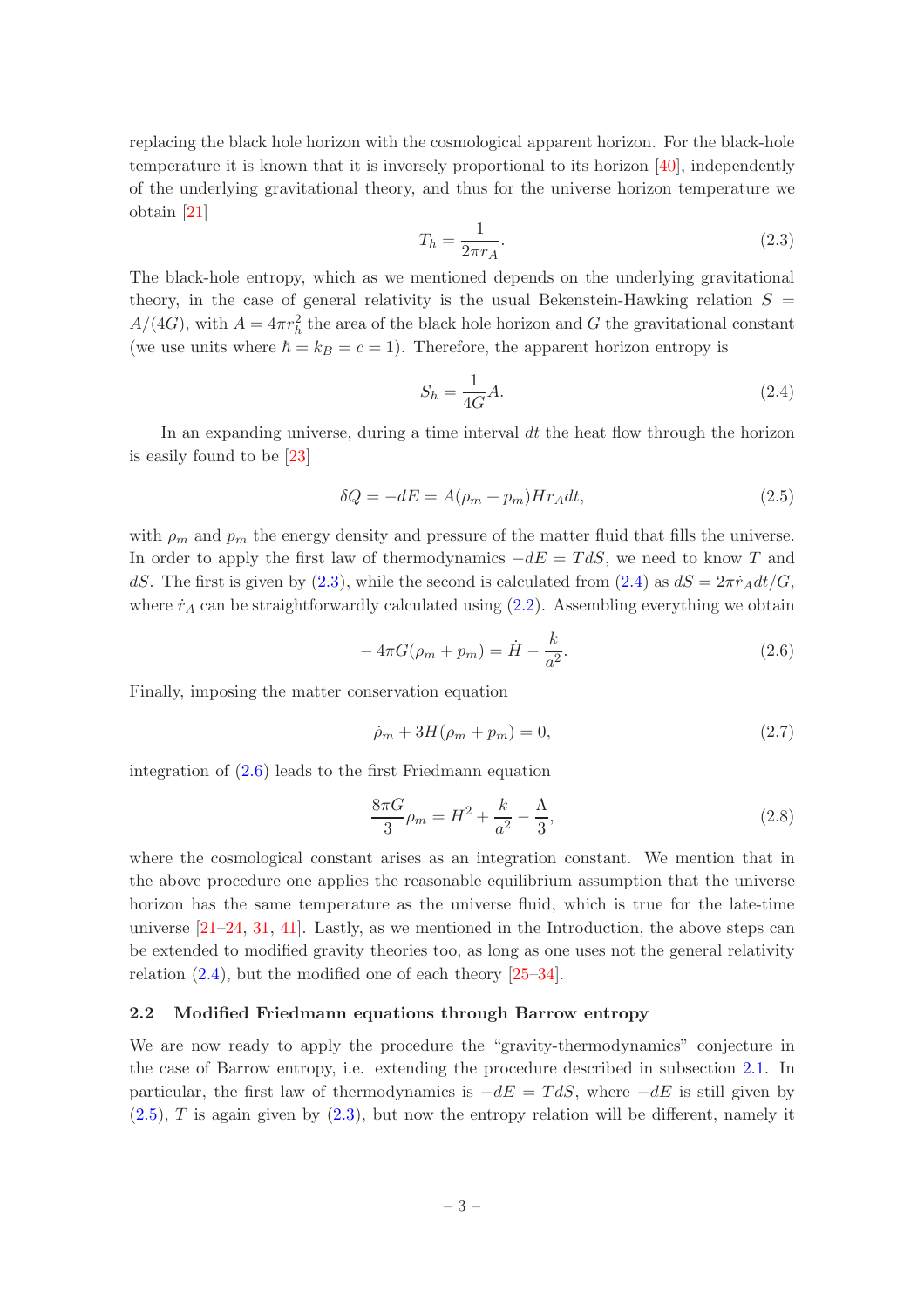is the Barrow entropy  $(1.1)$  (for the generalized second law of thermodynamics in the case of Barrow entropy see [\[42](#page-11-4)]). Hence, we now have

$$
dS = (4\pi)^{(1+\Delta/2)} \frac{(2+\Delta)}{A_0^{(1+\Delta/2)}} r_A^{\Delta+1} \dot{r}_A dt, \qquad (2.9)
$$

where we have used that  $A = 4\pi r_A^2$ . Inserting these relations into the first law of thermodynamics, and substituting  $\dot{r}_A$  using [\(2.2\)](#page-2-2), we finally result to

<span id="page-4-0"></span>
$$
-(4\pi)^{(1-\Delta/2)}A_0^{(1+\Delta/2)}(\rho_m+p_m) = 2(2+\Delta)\frac{\dot{H}-\frac{k}{a^2}}{\left(H^2+\frac{k}{a^2}\right)^{\Delta/2}}.\tag{2.10}
$$

Lastly, inserting [\(2.7\)](#page-3-5) and integrating, for the validity region  $0 \leq \Delta \leq 1$  we acquire

<span id="page-4-1"></span>
$$
\frac{(4\pi)^{(1-\Delta/2)}A_0^{(1+\Delta/2)}}{6}\rho_m = \frac{2+\Delta}{2-\Delta}\left(H^2 + \frac{k}{a^2}\right)^{1-\Delta/2} - \frac{C}{3}A_0^{(1+\Delta/2)},\tag{2.11}
$$

with C the integration constant.

As we can see, the use of Barrow entropy in the first law of thermodynamics resulted to the modified Friedmann equations [\(2.10\)](#page-4-0) and [\(2.11\)](#page-4-1), with extra terms comparing to general relativity (note that this is a completely different theory and cosmology comparing to the application of Barrow entropy in a holographic context [\[43](#page-11-5), [44\]](#page-11-6)). Focusing on the flat case  $k = 0$  for simplicity, we can re-express them as

<span id="page-4-2"></span>
$$
H^{2} = \frac{8\pi G}{3} \left(\rho_{m} + \rho_{DE}\right)
$$
 (2.12)

$$
\dot{H} = -4\pi G \left( \rho_m + p_m + \rho_{DE} + p_{DE} \right),\tag{2.13}
$$

where

<span id="page-4-3"></span>
$$
\rho_{DE} = \frac{3}{8\pi G} \left\{ \frac{\Lambda}{3} + H^2 \left[ 1 - \frac{\beta(\Delta + 2)}{2 - \Delta} H^{-\Delta} \right] \right\},\tag{2.14}
$$

<span id="page-4-5"></span>
$$
p_{DE} = -\frac{1}{8\pi G} \left\{ \Lambda + 2\dot{H} \left[ 1 - \beta \left( 1 + \frac{\Delta}{2} \right) H^{-\Delta} \right] + 3H^2 \left[ 1 - \frac{\beta (2 + \Delta)}{2 - \Delta} H^{-\Delta} \right] \right\}
$$
(2.15)

respectively are the energy density and pressure of the effective dark energy sector, and with  $\Lambda \equiv 4CG(4\pi)^{\Delta/2}$  a parameter with dimensions  $[L^{-2}]$ , and  $\beta \equiv \frac{4(4\pi)^{\Delta/2}\tilde{G}}{A_0^{1+\Delta/2}}$  $\frac{A_1^4 + \Delta/2}{A_0^{1+\Delta/2}}$  a parameter with dimensions  $[L^{-\Delta}]$  (we use units where  $\hbar = k_B = c = 1$ ). Hence, the effective equation of state reads

<span id="page-4-4"></span>
$$
w_{DE} \equiv \frac{p_{DE}}{\rho_{DE}} = -1 - \frac{2\dot{H}\left[1 - \beta\left(1 + \frac{\Delta}{2}\right)H^{-\Delta}\right]}{\Lambda + 3H^2\left[1 - \frac{\beta(2 + \Delta)}{2 - \Delta}H^{-\Delta}\right]}.
$$
\n(2.16)

As expected, in the case  $\Delta = 0$  the modified Friedmann equations  $(2.12),(2.13)$  $(2.12),(2.13)$  $(2.12),(2.13)$  reduce to ΛCDM paradigm, i.e.

$$
H^{2} = \frac{8\pi G}{3}\rho_{m} + \frac{\Lambda}{3}
$$
  
\n
$$
\dot{H} = -4\pi G(\rho_{m} + p_{m}).
$$
\n(2.17)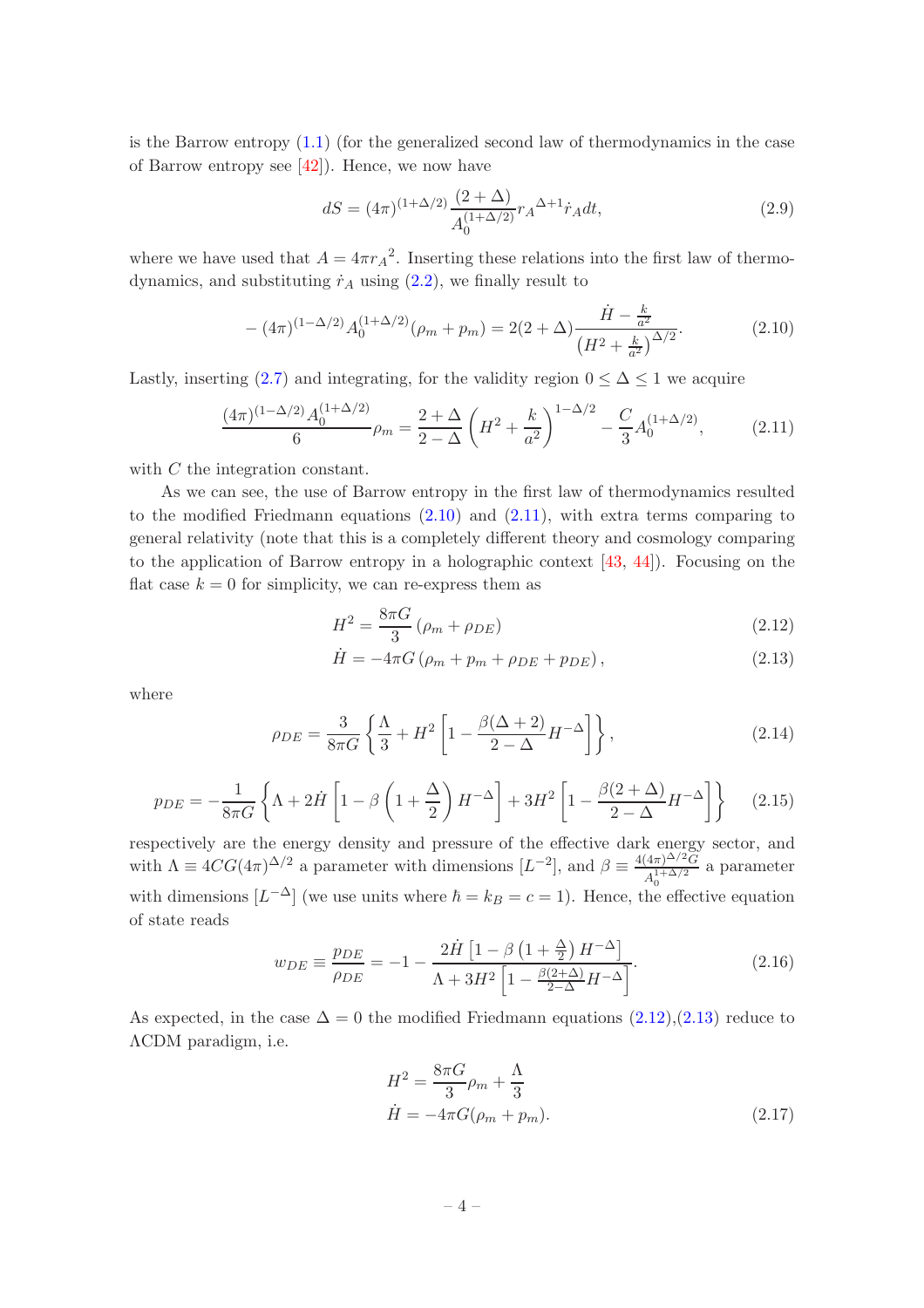## <span id="page-5-0"></span>3 Cosmological implications

In the previous section we applied the "gravity-thermodynamics" conjecture with the Barrow entropy and we resulted in a modified cosmology, characterized by the modified Fried-mann equations [\(2.12\)](#page-4-2) and [\(2.13\)](#page-4-2). These equations coincide with  $\Lambda$ CDM paradigm in the limit  $\Delta = 0$ , in which case Barrow entropy becomes the standard one, however in the general case they give rise to an effective dark energy sector. In the present section we will investigate the cosmological evolution, extracting analytical solutions.

We focus on the case of dust matter  $(p_m \approx 0)$ , in which case as usual  $(2.7)$  leads to  $\rho_m = \frac{\rho_{m0}}{a^3}$  $\frac{2m}{a^3}$ , with  $\rho_{m0}$  the matter energy density at the current scale factor  $a_0 = 1$  (from now on the subscript "0" denotes the value of a quantity at present time). Furthermore, we introduce the density parameters as

<span id="page-5-1"></span>
$$
\Omega_m = \frac{8\pi G}{3H^2} \rho_m \tag{3.1}
$$

$$
\Omega_{DE} = \frac{8\pi G}{3H^2} \rho_{DE},\tag{3.2}
$$

for the matter and effective dark energy sector respectively. Hence, [\(3.1\)](#page-5-1) gives  $\Omega_m$  =  $\Omega_{m0}H_0^2/a^3H^2$ , which knowing that  $\Omega_m + \Omega_{DE} = 1$  leads to

<span id="page-5-2"></span>
$$
H = \frac{\sqrt{\Omega_{m0}}H_0}{\sqrt{a^3(1 - \Omega_{DE})}}.\tag{3.3}
$$

It proves convenient to use the redshift  $1 + z = 1/a$  as the independent variable. Differentiating [\(3.3\)](#page-5-2) we acquire

<span id="page-5-3"></span>
$$
\dot{H} = -\frac{H^2}{2(1 - \Omega_{DE})} [3(1 - \Omega_{DE}) + (1 + z)\Omega'_{DE}],
$$
\n(3.4)

where primes mark z-derivatives. Inserting  $(2.14)$  into  $(3.2)$  and using  $(3.3)$  and  $(3.4)$  we acquire a simple differential equation for  $\Omega_{DE}(z)$ , which can be easily solved as

<span id="page-5-4"></span>
$$
\Omega_{DE}(z) = 1 - H_0^2 \Omega_{m0} (1+z)^3 \left\{ \frac{(2-\Delta)}{\beta (2+\Delta)} \left[ H_0^2 \Omega_{m0} (1+z)^3 + \frac{\Lambda}{3} \right] \right\}^{\frac{2}{\Delta - 2}}.
$$
 (3.5)

This is the analytical solution for the dark energy density parameter, in the case of dust matter in a flat universe. Lastly, applying it at  $z = 0$  we obtain

<span id="page-5-5"></span>
$$
\Lambda = \frac{3\beta(2+\Delta)}{2-\Delta}H_0^{(2-\Delta)} - 3H_0^2\Omega_{m0},\tag{3.6}
$$

which leaves the scenario with two free parameters since it can be used to eliminate one of  $\Lambda$ ,  $\Delta$  and  $\beta$  in terms of the observationally determined quantities  $\Omega_{m0}$  and  $H_0$ . We mention that for  $\Delta = 0$  we re-obtain  $\Lambda$ CDM concordance scenario.

Concerning the important observable quantity, the dark-energy equation-of-state parameter given in  $(2.16)$ , inserting  $\dot{H}$  from  $(3.4)$  we find that

<span id="page-5-6"></span>
$$
w_{DE}(z) = -1 + \frac{\left\{3[1 - \Omega_{DE}(z)] + (1 + z)\Omega'_{DE}(z)\right\}\left\{1 - \beta(1 + \Delta/2)\left[\frac{H_0^2\Omega_{m0}(1+z)^3}{1 - \Omega_{DE}(z)}\right]^{-\Delta/2}\right\}}{[1 - \Omega_{DE}(z)]\left\{\frac{\Lambda[1 - \Omega_{DE}(z)]}{H_0^2\Omega_{m0}(1+z)^3} + 3\left\{1 - \frac{\beta(2+\Delta)}{2-\Delta}\left[\frac{H_0^2\Omega_{m0}(1+z)^3}{1 - \Omega_{DE}(z)}\right]^{-\Delta/2}\right\}\right\}},\tag{3.7}
$$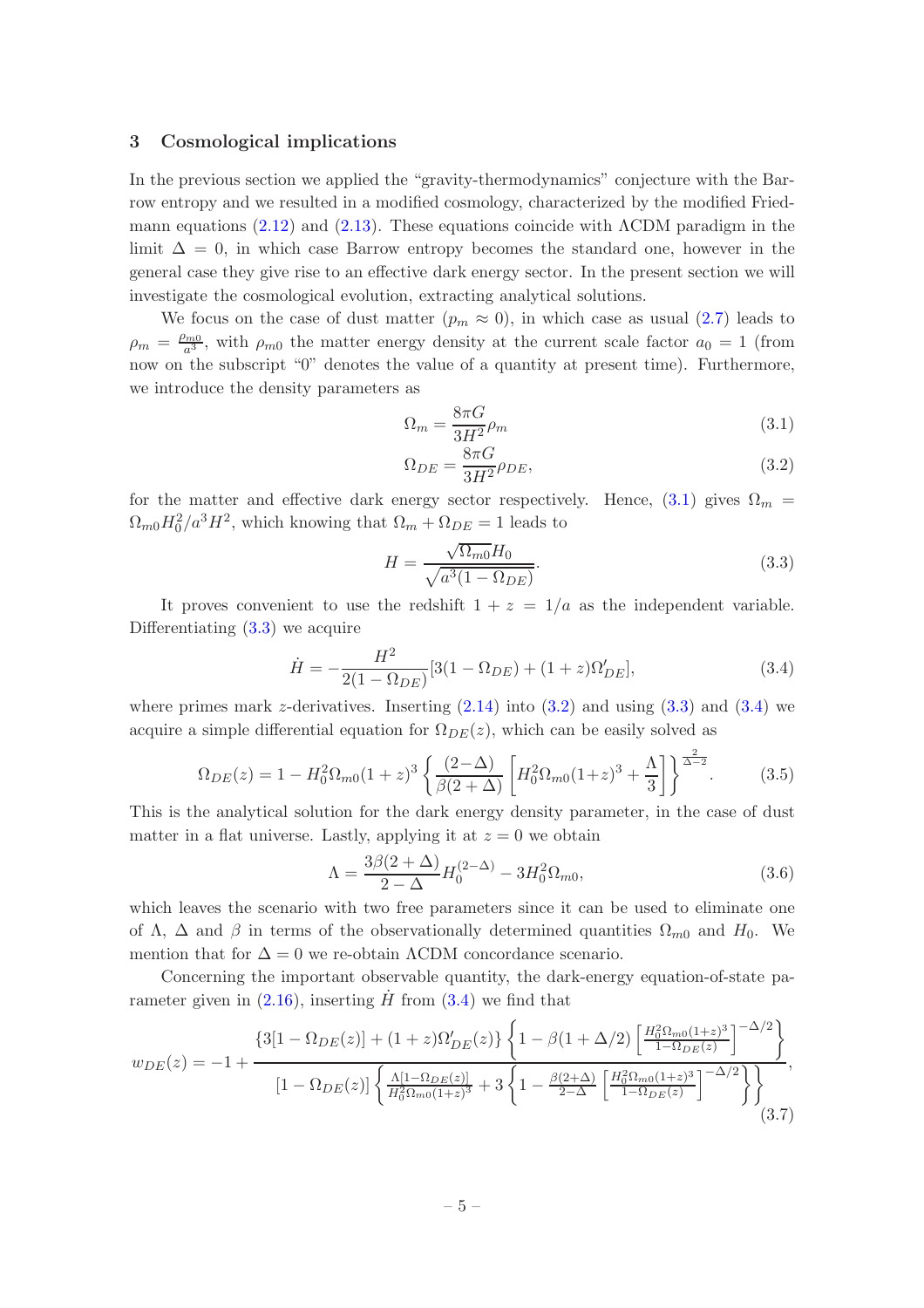where  $\Omega'_{DE}(z)$  is calculated from [\(3.5\)](#page-5-4) as

<span id="page-6-1"></span>
$$
\Omega'_{DE}(z) = \left\{ \frac{(2-\Delta)}{\beta(2+\Delta)} \left[ 1 + \frac{\Lambda}{3} \frac{1}{\Omega_{m0} H_0^2 (1+z)^3} \right] \right\}^{\frac{4-\Delta}{\Delta-2}} \n\cdot \frac{1}{\beta(2+\Delta)} \left[ \Omega_{m0} H_0^2 (1+z)^3 \right]^{\frac{2}{\Delta-2}} \left[ 3\Delta \Omega_{m0} H_0^2 (1+z)^2 + (\Delta - 2) \frac{\Lambda}{1+z} \right].
$$
\n(3.8)

In conclusion, we were able to extract analytical solutions for the effective dark energy density and its equation of state, for the modified cosmology arisen from Barrow entropy.

Let us examine the scenario in more detail. We start with the case where the explicit cosmological constant  $\Lambda \neq 0$ . Since for  $\Delta = 0$  we re-obtain  $\Lambda$ CDM paradigm, we are interested in investigating the role of the new Barrow parameter  $\Delta$  on the universe evolu-tion. We use relation [\(3.6\)](#page-5-5) in order to eliminate  $\Lambda$ , imposing the observed value  $\Omega_{m0} \approx 0.3$ [\[45](#page-11-7)], and we set  $A_0 = 1$  $A_0 = 1$ . Using [\(3.5\)](#page-5-4), in the left graph of Fig. 1 we present  $\Omega_{DE}(z)$  and  $\Omega_m(z) = 1 - \Omega_{DE}(z)$ , for the case where  $\Delta = 0.2$ . Additionally, in the right graph we depict the evolution of the dark-energy equation-of-state parameter from [\(3.7\)](#page-5-6). As we can see,



<span id="page-6-0"></span>**Figure 1.** Left graph: The evolution of the effective dark energy density parameter  $\Omega_{DE}$  (orangesolid) and of the matter density parameter  $\Omega_m$  (blue-dashed), as a function of the redshift z, for the modified cosmology through Barrow entropy with  $\Delta = 0.2$  and  $A_0 = 1$ . Right graph: The evolution of the corresponding dark-energy equation-of-state parameter  $w_{DE}$ . We have imposed  $\Omega_{m0} \approx 0.3$  at present time.

we are able to obtain the thermal history of the universe in agreement with observations. Moreover, the dark energy equation-of-state parameter can experience the phantom-divide crossing, which is an advantage of the scenario.

In order to examine the effect of the Barrow parameter  $\Delta$  on the dark energy features, in Fig. [2](#page-7-0) we present  $w_{DE}(z)$  for various values of  $\Delta$ . As expected, for  $\Delta = 0$  we acquire  $w_{DE} = -1 = const.$ , namely  $\Lambda$ CDM scenario. Nevertheless, as the Barrow exponent increases, and the quantum-gravitational deformation becomes more important,  $w_{DE}$  at larger redshifts acquires larger values, while at small redshifts and current time it acquires algebraically smaller values. Hence, the Barrow parameter  $\Delta$ , that lies in the core of the modified cosmology at hand, leads the dark energy to have a dynamical nature, departing from ΛCDM cosmology. Furthermore, dark energy can be quintessence-like, phantom-like,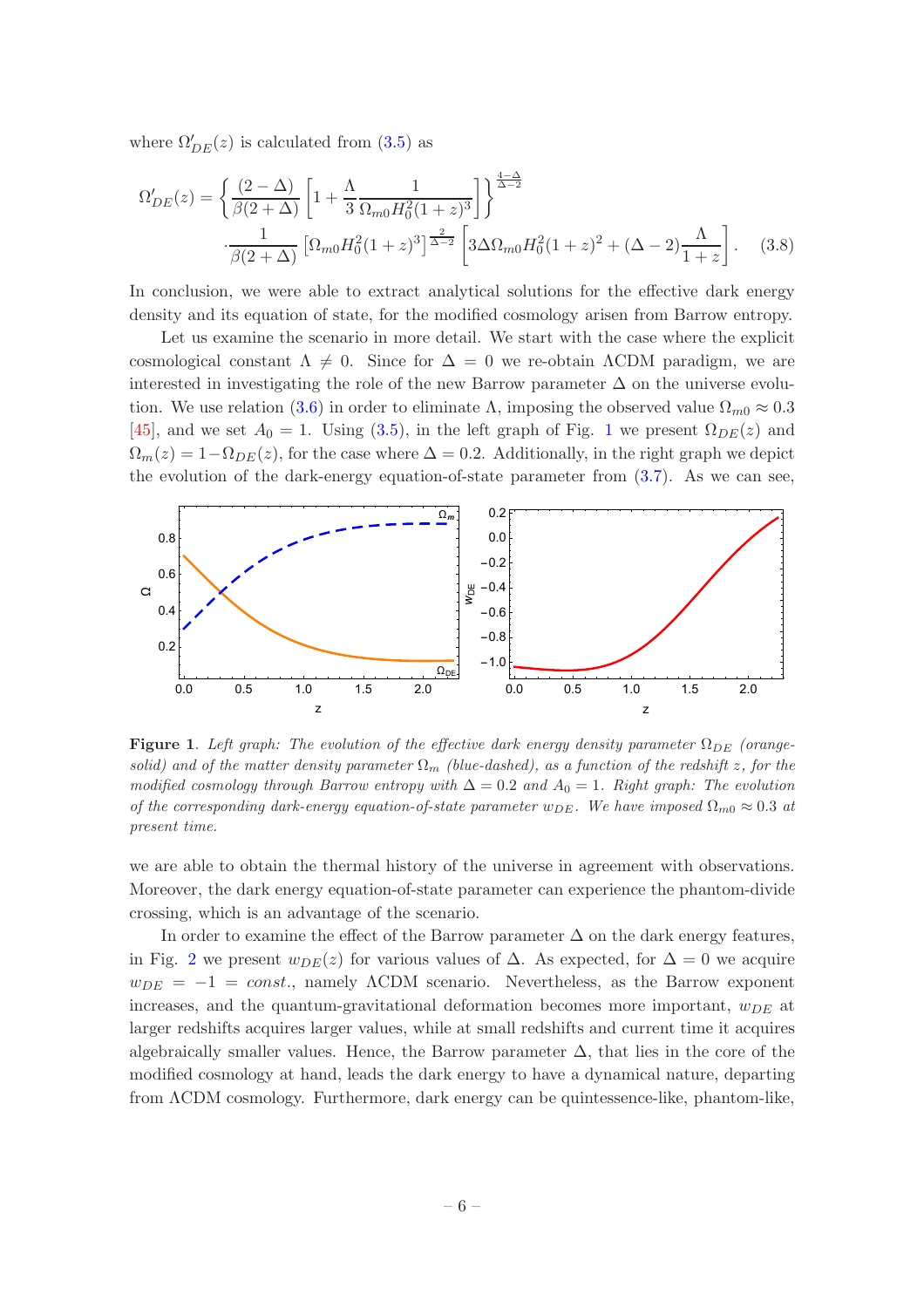or experience the phantom-divide crossing during the evolution, which is an advantage of the scenario.



<span id="page-7-0"></span>Figure 2. The evolution of  $w_{DE}$  as a function of the redshift z, for  $A_0 = 1$ , and for  $\Delta = 0$ (blue-dashed),  $\Delta = 0.2$  (purple-dotted),  $\Delta = 0.4$  (red-dashed-dotted), and  $\Delta = 0.6$  (orange-solid). We have imposed  $\Omega_{m0} \approx 0.3$  at present time.

Finally, we can calculate analytically the asymptotic value of  $w_{DE}$  in the far future. In particular, taking the limit  $z \to -1$  in [\(3.5\)](#page-5-4),[\(3.8\)](#page-6-1) and [\(3.7\)](#page-5-6), we respectively find  $\Omega_{DE} \to 1$ ,  $\Omega'_{DE} \to 0$ , and  $w_{DE} \to -1$ . This implies that although at intermediate times the darkenergy equation-of-state parameter experiences an interesting behavior which departs from ΛCDM cosmology, at asymptotically large times it will always stabilize at the cosmological constant value −1, and the universe will reach the de-Sitter solution, independently of the Barrow exponent. The fact that the de Sitter solution is a stable late-time attractor independently of the Barrow exponent, is a significant advantage of the modified cosmology through Barrow entropy.

We close this analysis by investigating the interesting case where an explicit cosmological constant  $\Lambda$  is absent, and thus the modified cosmology at hand offers a more radical modification, without possessing ΛCDM paradigm as a particular limit, which however can still describe the effective dark energy and late-time acceleration. In the case  $\Lambda = 0$ , relations  $(2.14)$ ,  $(2.15)$  become

$$
\rho_{DE} = \frac{3}{8\pi G} \left[ H^2 - \Omega_{m0} (H_0 / H)^\Delta \right]
$$
\n(3.9)

$$
p_{DE} = -\frac{1}{8\pi G} \left\{ 3H^2 \left[ 1 - \Omega_{m0} (H_0/H)^{\Delta} \right] + 2\dot{H} \left[ 1 - \Omega_{m0} (1 - \Delta/2) (H_0/H)^{\Delta} \right] \right\}. (3.10)
$$

Hence,  $(3.5)$  is now written as

<span id="page-7-1"></span>
$$
\Omega_{DE}(z) = 1 - \Omega_{m0}(1+z)^{\frac{3\Delta}{\Delta - 2}}.
$$
\n(3.11)

and  $(3.7)$  as

$$
w_{DE}(z) = \frac{\Delta}{(2-\Delta)} \left[ 1 - \Omega_{m0}(1+z)^{\frac{3\Delta}{(\Delta-2)}} \right]^{-1}.
$$
 (3.12)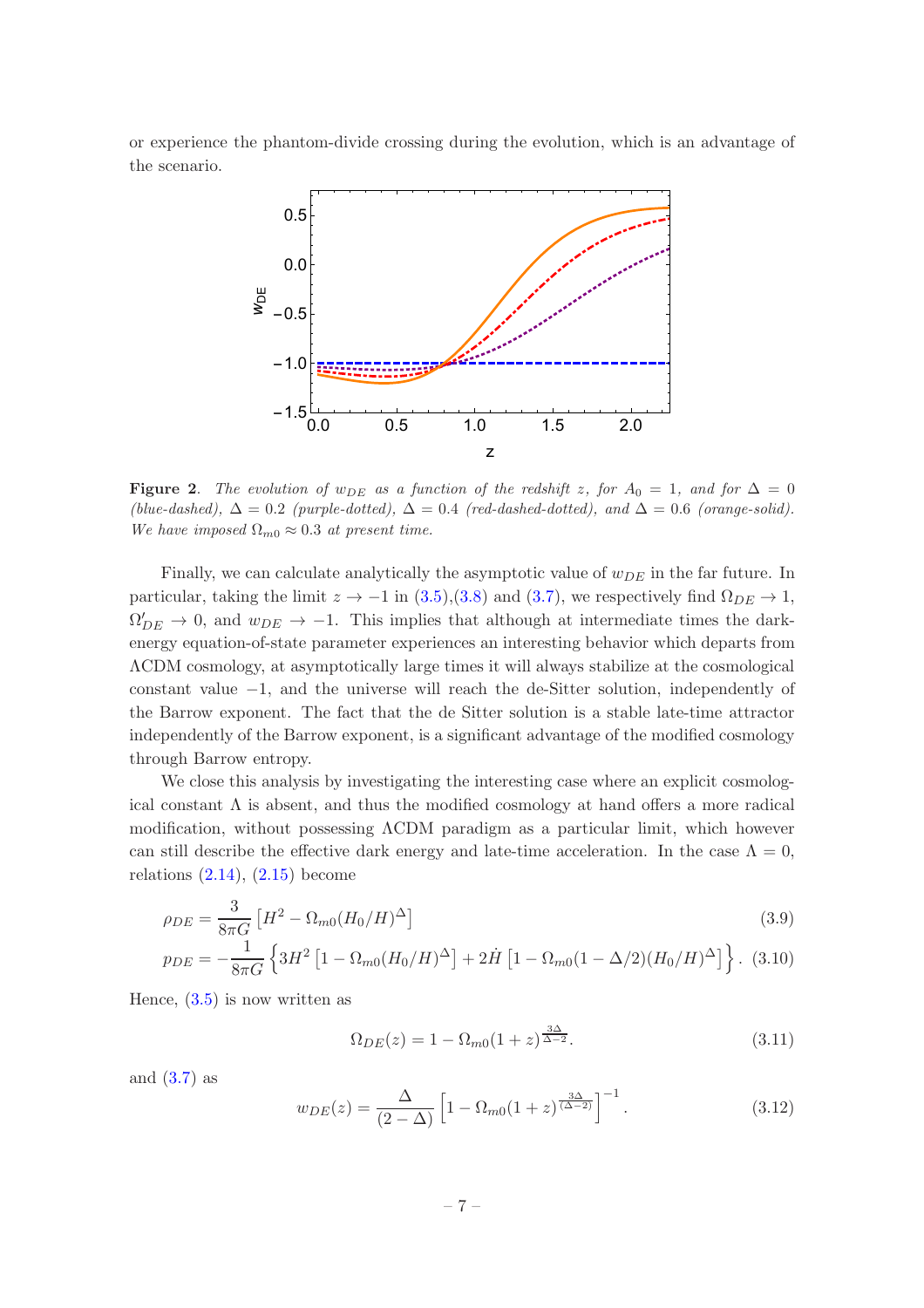Notice that in this case ΛCDM scenario cannot be re-obtained for any parameter values, and therefore one should use a non-trivial value for  $\Delta$  in order to suitably acquire agreement with observations. Finally, we mention that from  $(3.11)$  we observe that we are able to obtain the usual thermal history of the universe, with the sequence of matter and dark energy eras, while in the asymptotically far future  $(z \rightarrow -1)$  the universe tends to the complete dark-energy domination. Lastly, note that according to [\(3.11\)](#page-7-1), for high redshifts we obtain either early-time dark energy or  $\Omega_{DE}(z) < 0$ , cases that are not physically interesting. However, as expected, these are eliminated if one includes the radiation sector too, which changes and regulates the early-time behavior.

# <span id="page-8-0"></span>4 Conclusions

There is a long-standing conjecture that gravity is related to thermodynamics, which concerning cosmological frameworks implies that the Friedmann equations can arise from the first law of thermodynamics. In this manuscript we constructed modified cosmological scenarios through the application of this conjecture, but using the Barrow entropy, instead of the usual Bekenstein-Hawking one. In particular, as it was recently proposed in [\[35\]](#page-10-8), the black-hole surface may have intricate, fractal structure, due to quantum-gravitational effects. Hence, the corresponding black-hole entropy will deviate from the Bekenstein-Hawking one, and this deformation is quantified through a new exponent  $\Delta$ , with the limit  $\Delta = 0$  corresponding to the standard case where Barrow entropy becomes the standard one, while the limit  $\Delta = 1$  corresponds to the case where the deformation is maximal.

Applying the "gravity-thermodynamics" procedure with Barrow entropy we resulted to modified cosmological equations which contain new extra terms, and which coincide with the usual Friedmann equations in the case where the new Barrow exponent acquires its usual value  $\Delta = 0$ . In the general case these new terms constitute an effective dark energy sector leading to interesting phenomenological behavior, while in the special case  $\Delta = 0$  ACDM concordance model is restored.

Assuming the matter sector to be dust, we extracted analytical expressions for the evolution of the effective dark energy density parameter and its equation of state. As we saw, the scenario at hand can describe the usual thermal history of the universe, with the dark-energy epoch following the matter one. Concerning the dark-energy equationof-state parameter we saw that in the recent and current universe it is affected by the value of the Barrow deformation exponent. Specifically,  $w_{DE}$  at larger redshifts acquires larger values, while at small redshifts and current time it acquires algebraically smaller values, and moreover dark energy can be quintessence-like, phantom-like, or experience the phantom-divide crossing during the evolution. However, at asymptotically large times the universe will reach the de-Sitter solution, independently of the Barrow exponent, which is an additional advantage. Finally, the scenario at hand exhibits interesting cosmological behavior even in the case where an explicit cosmological constant is absent, where the modification is more radical and the effective dark-energy sector is constituted solely by the new terms.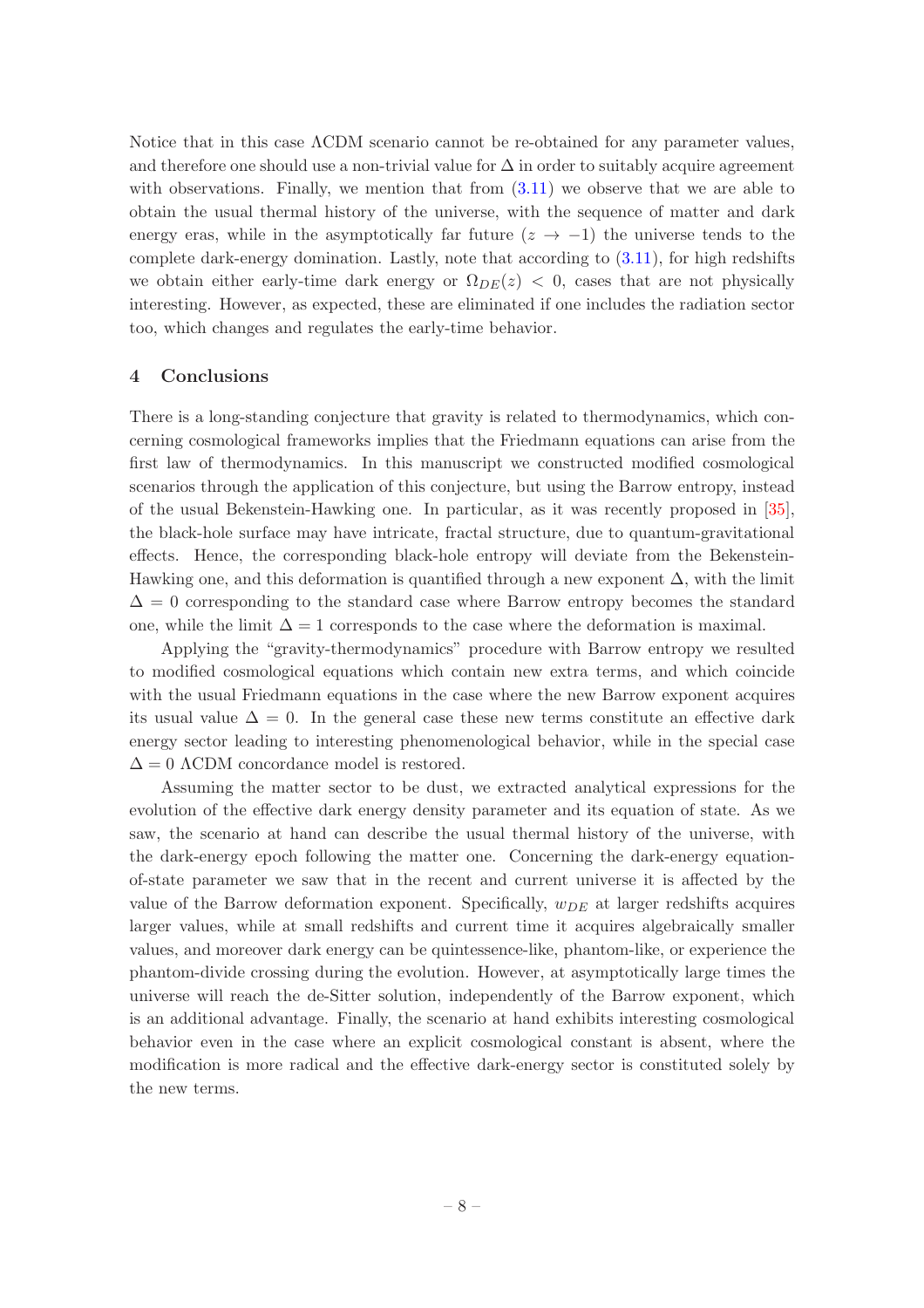In conclusion, modified cosmology through "gravity-thermodynamics" procedure using Barrow entropy is efficient in quantifying the universe evolution in agreement with observations. It would be interesting to perform a full observational confrontation using data from Supernovae type Ia data (SNIa), Cosmic Microwave Background (CMB) shift parameters, Baryonic Acoustic Oscillations (BAO), growth rate and Hubble data observations, in order to constrain the new Barrow exponent  $\Delta$ . This works lies beyond the scope of the present work and it is left for a future project.

# References

- <span id="page-9-0"></span>[1] S. Nojiri and S. D. Odintsov, Introduction to modified gravity and gravitational alternative for dark energy, eConf C 0602061, 06 (2006) [Int. J. Geom. Meth. Mod. Phys. 4, 115 (2007)] [[arXiv:hep-th/0601213](http://xxx.lanl.gov/abs/hep-th/0601213)].
- [2] S. Capozziello and M. De Laurentis, Extended Theories of Gravity, Phys. Rept. 509, 167 (2011) [[arXiv:1108.6266](http://xxx.lanl.gov/abs/1108.6266)].
- <span id="page-9-1"></span>[3] Y. F. Cai, S. Capozziello, M. De Laurentis and E. N. Saridakis,  $f(T)$  teleparallel gravity and cosmology, Rept. Prog. Phys. 79, 106901 (2016) [[arXiv:1511.07586](http://xxx.lanl.gov/abs/1511.07586)].
- <span id="page-9-2"></span>[4] K. A. Olive, *Inflation*, Phys. Rept. **190**, 307 (1990).
- <span id="page-9-3"></span>[5] N. Bartolo, E. Komatsu, S. Matarrese and A. Riotto, Non-Gaussianity from inflation: Theory and observations, Phys. Rept. 402, 103 (2004) [[arXiv:astro-ph/0406398](http://xxx.lanl.gov/abs/astro-ph/0406398)].
- <span id="page-9-4"></span>[6] E. J. Copeland, M. Sami and S. Tsujikawa, Dynamics of dark energy, Int. J. Mod. Phys. D 15, 1753 (2006) [[arXiv:hep-th/0603057](http://xxx.lanl.gov/abs/hep-th/0603057)].
- <span id="page-9-5"></span>[7] Y. -F. Cai, E. N. Saridakis, M. R. Setare and J. -Q. Xia, Quintom Cosmology: Theoretical implications and observations, Phys. Rept.  $493, 1$  (2010)  $\text{arXiv:}$  0909.2776.
- <span id="page-9-6"></span>[8] A. A. Starobinsky, A New Type of Isotropic Cosmological Models Without Singularity, Phys. Lett. B 91, 99 (1980).
- [9] A. De Felice and S. Tsujikawa,  $f(R)$  theories, Living Rev. Rel. 13, 3 (2010) [[arXiv:1002.4928](http://xxx.lanl.gov/abs/1002.4928)].
- <span id="page-9-7"></span>[10] S. Nojiri and S. D. Odintsov, Unified cosmic history in modified gravity: from  $F(R)$  theory to Lorentz non-invariant models, Phys. Rept. 505, 59 (2011) [[arXiv:1011.0544](http://xxx.lanl.gov/abs/1011.0544)].
- <span id="page-9-8"></span>[11] S. Nojiri and S. D. Odintsov, Modified Gauss-Bonnet theory as gravitational alternative for dark energy, Phys. Lett. B  $631$ , 1 (2005) [[arXiv:hep-th/0508049](http://xxx.lanl.gov/abs/hep-th/0508049)].
- <span id="page-9-9"></span>[12] D. Lovelock, *The Einstein tensor and its generalizations*, J. Math. Phys. **12**, 498 (1971).
- <span id="page-9-10"></span>[13] G. R. Bengochea and R. Ferraro, Dark torsion as the cosmic speed-up, Phys. Rev. D 79, 124019 (2009) [[arXiv:0812.1205](http://xxx.lanl.gov/abs/0812.1205)].
- [14] S. H. Chen, J. B. Dent, S. Dutta and E. N. Saridakis, Cosmological perturbations in f(T) gravity, Phys. Rev. D 83, 023508 (2011) [[arXiv:1008.1250](http://xxx.lanl.gov/abs/1008.1250)].
- <span id="page-9-11"></span>[15] G. Kofinas and E. N. Saridakis, Teleparallel equivalent of Gauss-Bonnet gravity and its modifications, Phys. Rev. D 90, 084044 (2014) [[arXiv:1404.2249](http://xxx.lanl.gov/abs/1404.2249)].
- <span id="page-9-12"></span>[16] D. Iosifidis, Metric-Affine Gravity and Cosmology/Aspects of Torsion and non-Metricity in Gravity Theories, [[arXiv:1902.09643](http://xxx.lanl.gov/abs/1902.09643)].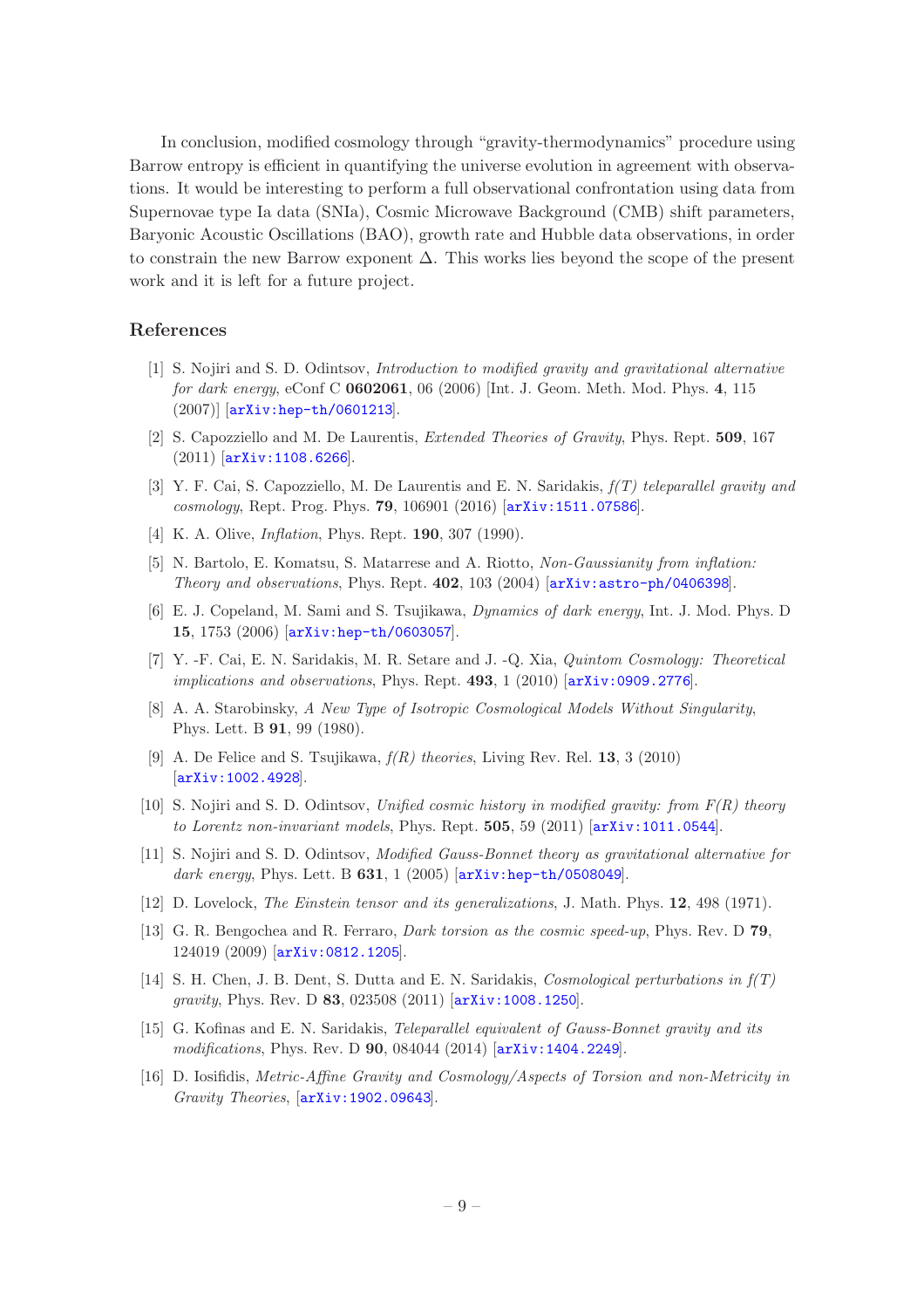- <span id="page-10-0"></span>[17] J. Beltran Jimenez, L. Heisenberg, T. S. Koivisto and S. Pekar, Cosmology in  $f(Q)$ geometry, [[arXiv:1906.10027](http://xxx.lanl.gov/abs/1906.10027)].
- <span id="page-10-1"></span>[18] S. Basilakos, A. P. Kouretsis, E. N. Saridakis and P. Stavrinos, Resembling dark energy and modified gravity with Finsler-Randers cosmology, Phys. Rev. D 88, 123510 (2013) [[arXiv:1311.5915](http://xxx.lanl.gov/abs/1311.5915)].
- <span id="page-10-2"></span>[19] T. Jacobson, Thermodynamics of space-time: The Einstein equation of state, Phys. Rev. Lett. 75, 1260 (1995) [arXiv: gr-qc/9504004].
- [20] T. Padmanabhan, Gravity and the thermodynamics of horizons, Phys. Rept. 406, 49 (2005) [[arXiv:gr-qc/0311036](http://xxx.lanl.gov/abs/gr-qc/0311036)].
- <span id="page-10-3"></span>[21] T. Padmanabhan, Thermodynamical Aspects of Gravity: New insights, Rept. Prog. Phys. 73, 046901 (2010) [[arXiv:0911.5004](http://xxx.lanl.gov/abs/0911.5004)].
- <span id="page-10-4"></span>[22] A. V. Frolov and L. Kofman, Inflation and de Sitter thermodynamics, JCAP 0305, 009 (2003) [[arXiv:hep-th/0212327](http://xxx.lanl.gov/abs/hep-th/0212327)].
- <span id="page-10-10"></span>[23] R. G. Cai and S. P. Kim, First law of thermodynamics and Friedmann equations of Friedmann-Robertson-Walker universe, JHEP 0502, 050 (2005) [[arXiv:hep-th/0501055](http://xxx.lanl.gov/abs/hep-th/0501055)].
- <span id="page-10-5"></span>[24] M. Akbar and R. G. Cai, Thermodynamic Behavior of Friedmann Equations at Apparent Horizon of FRW Universe, Phys. Rev. D 75, 084003 (2007) [[arXiv:hep-th/0609128](http://xxx.lanl.gov/abs/hep-th/0609128)].
- <span id="page-10-6"></span>[25] A. Paranjape, S. Sarkar and T. Padmanabhan, Thermodynamic route to field equations in Lancos-Lovelock gravity, Phys. Rev. D 74, 104015 (2006) [[arXiv:hep-th/0607240](http://xxx.lanl.gov/abs/hep-th/0607240)].
- [26] A. Sheykhi, B. Wang and R. G. Cai, Thermodynamical Properties of Apparent Horizon in Warped DGP Braneworld, Nucl. Phys. B 779, 1 (2007) [[arXiv:hep-th/0701198](http://xxx.lanl.gov/abs/hep-th/0701198)].
- [27] M. Akbar and R. G. Cai, Friedmann equations of FRW universe in scalar-tensor gravity,  $f(R)$  gravity and first law of thermodynamics, Phys. Lett. B 635, 7 (2006) [[arXiv:hep-th/0602156](http://xxx.lanl.gov/abs/hep-th/0602156)].
- [28] M. Jamil, E. N. Saridakis and M. R. Setare, Thermodynamics of dark energy interacting with dark matter and radiation, Phys. Rev. D 81, 023007 (2010) [[arXiv:0910.0822](http://xxx.lanl.gov/abs/0910.0822)].
- [29] R. G. Cai and N. Ohta, Horizon Thermodynamics and Gravitational Field Equations in Horava-Lifshitz Gravity, Phys. Rev. D 81, 084061 (2010) [[arXiv:0910.2307](http://xxx.lanl.gov/abs/0910.2307)].
- [30] M. Wang, J. Jing, C. Ding and S. Chen, First law of thermodynamics in IR modified Horava-Lifshitz gravity, Phys. Rev. D  $81$ , 083006 (2010) [[arXiv:0912.4832](http://xxx.lanl.gov/abs/0912.4832)].
- <span id="page-10-11"></span>[31] M. Jamil, E. N. Saridakis and M. R. Setare, The generalized second law of thermodynamics in Horava-Lifshitz cosmology, JCAP 1011, 032 (2010) [[arXiv:1003.0876](http://xxx.lanl.gov/abs/1003.0876)].
- [32] Y. Gim, W. Kim and S. H. Yi, The first law of thermodynamics in Lifshitz black holes revisited, JHEP 1407, 002 (2014) [[arXiv:1403.4704](http://xxx.lanl.gov/abs/1403.4704)].
- [33] Z. Y. Fan and H. Lu, Thermodynamical First Laws of Black Holes in Quadratically-Extended Gravities, Phys. Rev. D 91, no. 6, 064009 (2015) [[arXiv:1501.00006](http://xxx.lanl.gov/abs/1501.00006)].
- <span id="page-10-7"></span>[34] A. Lymperis and E. N. Saridakis, Modified cosmology through nonextensive horizon thermodynamics, Eur. Phys. J. C 78, no.12, 993 (2018) [[arXiv:1806.04614](http://xxx.lanl.gov/abs/1806.04614)].
- <span id="page-10-8"></span>[35] J. D. Barrow, *The Area of a Rough Black Hole*,  $[array: 2004.09444]$ .
- <span id="page-10-9"></span>[36] C. Tsallis, Possible Generalization of Boltzmann-Gibbs Statistics, J. Statist. Phys. 52, 479